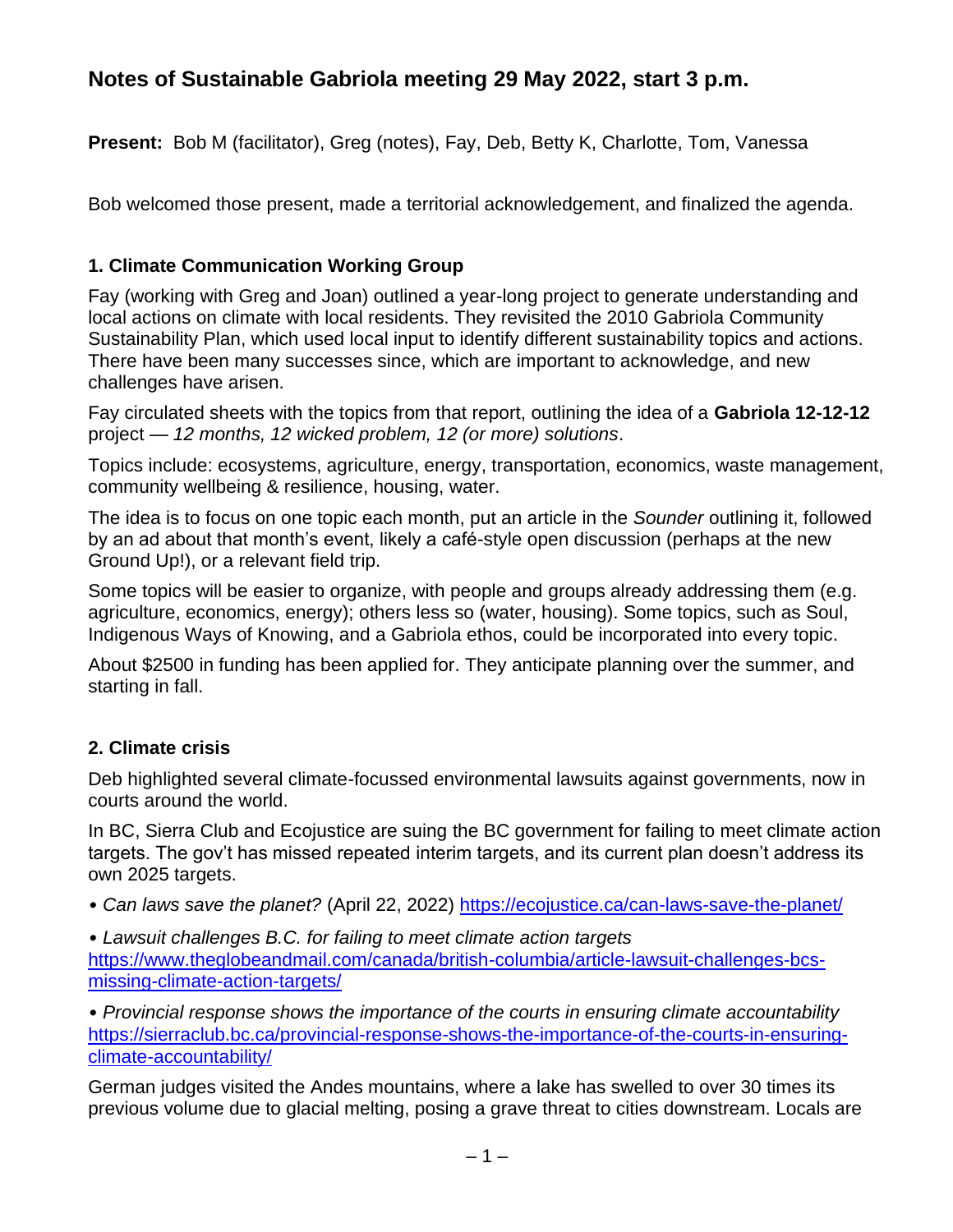taking Germany's largest electricity provider, RWE, to court, alleging partial liability of the emitting country to where the damage is being felt.

*• German judges visit Peru glacial lake in unprecedented climate crisis lawsuit* [https://www.theguardian.com/environment/2022/may/27/peru-lake-palcacocha-climate-crisis](https://www.theguardian.com/environment/2022/may/27/peru-lake-palcacocha-climate-crisis-lawsuit)**[lawsuit](https://www.theguardian.com/environment/2022/may/27/peru-lake-palcacocha-climate-crisis-lawsuit)** 

A Massachusetts court just ruled that Exxon Mobile must face trial over lying about climate change effects. This is proceeding at state level, with more chance of success than a federal case.

*• Exxon must go to trial over alleged climate crimes, court rules*  [https://www.theguardian.com/environment/2022/may/24/exxon-trial-climate-crimes-fossil-fuels](https://www.theguardian.com/environment/2022/may/24/exxon-trial-climate-crimes-fossil-fuels-global-heating)[global-heating](https://www.theguardian.com/environment/2022/may/24/exxon-trial-climate-crimes-fossil-fuels-global-heating)

In the US, Juliana v. United States is a historic climate change lawsuit seeking to establish a constitutional right to a livable planet. Note that both Obama and Trump fought this initiative, and Biden is continuing.

*• Biden Is Preparing To Crush A Historic Climate Change Lawsuit*  <https://www.levernews.com/biden-is-preparing-to-crush-historic-climate-change-lawsuit/>

These court cases are growing in number and stature around the world. Bob noted that something similar is happening with EMR.

## **3. Food security**

Betty farmed fruit organically in Manitoba for 40 years, before moving to Gabriola 3.5 years ago. She is putting a group together to hold workshops in the Commons kitchen, helping families process and preserve produce for use over the winter. She has bought an industrial freeze-dryer unit to use for this, as freeze-drying preserves 95% of the nutrients and can last 25 years, without the continuous energy use of freezing.

Proposing to freeze-dry tomatoes in August, apples in Sept., individual meals in Oct.

She's looking to attract families to the project, and will have an article out in the *Sounder* soon.

## **4. Oceans Day**

Deb noted the Oceans Day event on Sunday, 5 June, from 1–3 p.m. at Descanso Bay Regional Park (main picnic area). There will be beach walks, ocean games, plankton viewing, info booth. It's small this year, easing back into celebrating Oceans Day. (Poster attached.)

Note that Oceans Day is officially Wed-08-June.

Bob mentioned the Dungeness crab survey now ongoing in the Salish Sea, with light traps on Gabriola at Descanso Bay and Silva Bay.

## **5. GILSS (Gabriola Island Land Stewards Society)**

Deb reported on their 05-May workshop, with the board, resource people, and over a dozen interested members of the public. The society's purpose is to acquire land for community benefit (e.g. agriculture, small-scale sustainable livelihood, affordable housing). They are developing policies on how to evaluate land for best use, and many notes came from the meeting. The